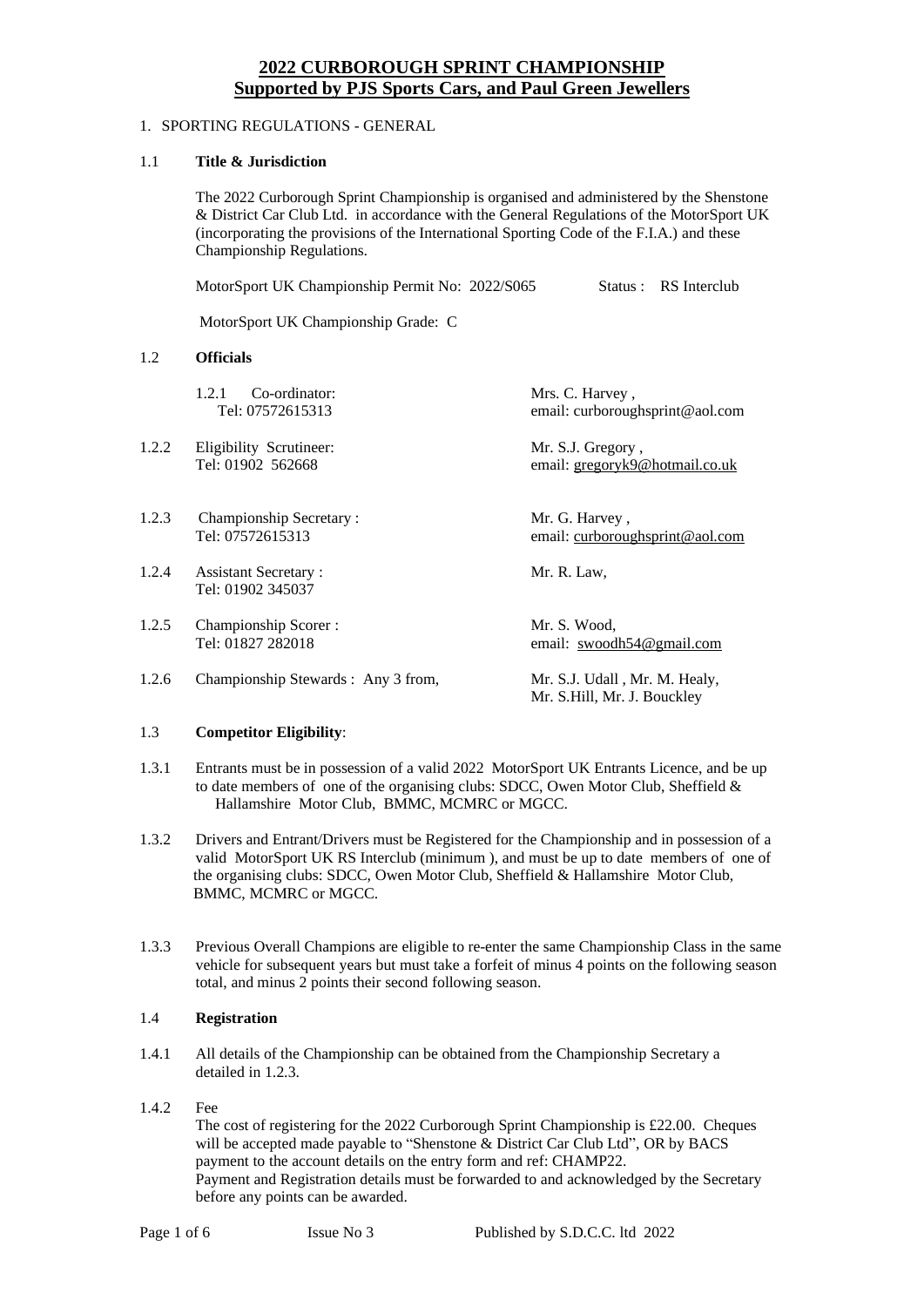### 1.5 **Championship Rounds**

1.5.1 The 2022 Curborough Sprint Championship will be contested on the following dates.

| <b>CLUB</b>                   | <b>EVENT</b> | <b>GRADE</b> | <b>DATE</b>    |
|-------------------------------|--------------|--------------|----------------|
| <b>MGCC</b>                   | Sprint       | RS interclub | 3rd April      |
| Sheffield & Hallamshire MC    | Sprint       | RS interclub | $24th$ April   |
| <b>BMMC</b>                   | Sprint       | RS interclub | $7th$ May $*$  |
| Shenstone & District Car Club | Sprint       | RS interclub | $22nd$ May     |
| Sheffield & Hallamshire MC    | Sprint       | RS interclub | $5th$ June     |
| Owen Motor Club               | Sprint       | RS interclub | $19th$ June    |
| Shenstone & District Car Club | Sprint       | RS interclub | $10^{th}$ July |
| <b>MGCC</b>                   | Sprint       | RS interclub | $7th$ Aug      |
| <b>MCMRC</b>                  | Sprint       | RS interclub | $14th$ Aug     |
| <b>BMMC</b>                   | Sprint       | RS interclub | $27th$ Aug $*$ |
| Shenstone & District Car Club | Sprint       | RS interclub | $4th$ Sept     |
|                               |              |              |                |

NOTE: Rounds marked \* are Saturday meetings

#### **Best 7 from 11 events to count for the Championship** .

In the event of a Championship round being cancelled the Championship Organiser reserves the right to nominate a substitute event, providing that a minimum of 6 weeks is available to notify all Championship entrants, ref. MotorSport UK Regulation D11.2 .

In the event of rounds being reduced due to not being able to replace cancellations, then the best 7 from 10, or 6 from 9, or 5 from 8 or less, rounds will count. Each qualifying round will be run under its own supplementary regulations to which championship entrants will be bound as well as the Championship regulations and the

general regulations of the MotorSport UK.

NOTE: Championship Registration does not guarantee entry to each event, it is up to each competitor to ensure early enough entry as soon as each event regulations are published. If any event does not run to the Championship classes then competitors will be classified into the Championship classes and points awarded correspondingly.

#### 1.6 **Scoring**

1.6.1 Points System:

The Championship points at each round will be taken from the first two competition runs only, regardless of the number of runs offered by individual club events (Or one run should a meeting be abandoned for any reason at that point).

| 1.6.2 | Class points will be: |
|-------|-----------------------|
|-------|-----------------------|

| $17, \ldots, \ldots, \ldots, \ldots, \ldots, \ldots, \text{(if only } l \text{ entry})$              |
|------------------------------------------------------------------------------------------------------|
| An extra 0.5 point will be scored by a class winner who wins the class by a margin of                |
| a second or more, provided there is more than one class entry.                                       |
| A Further 0.5 point will be scored by any competitor breaking a class record at any of the           |
| Rounds, (Records as designated in the Curborough Sprint Course Yearbook 2020/21).                    |
| To score any points themselves competitors must complete at least 1 timed run, but they              |
| are considered to be taking part in the meeting, for scoring purposes, once signed on.               |
| Competition must display the Championship stickers on their competition vehicles.                    |
| Each competitor's best 7 results from the qualifying rounds will count towards the                   |
| Championship, except in the event of tied results where $8th$ , $9th$ , $10th$ and $11th$ events may |
| be counted. In the event of a tie the competitors numbers of Class wins, then 2nds etc.              |
|                                                                                                      |

will be calculated initially, and if still tied, competitors number of new class records , then finally  $8<sup>th</sup>$ ,  $9<sup>th</sup>$ ,  $10<sup>th</sup>$  and  $11<sup>th</sup>$  meeting results will be counted. Any queries regarding scoring inaccuracies must be lodged with reference to MotorSport

UK Regulation C 6.5.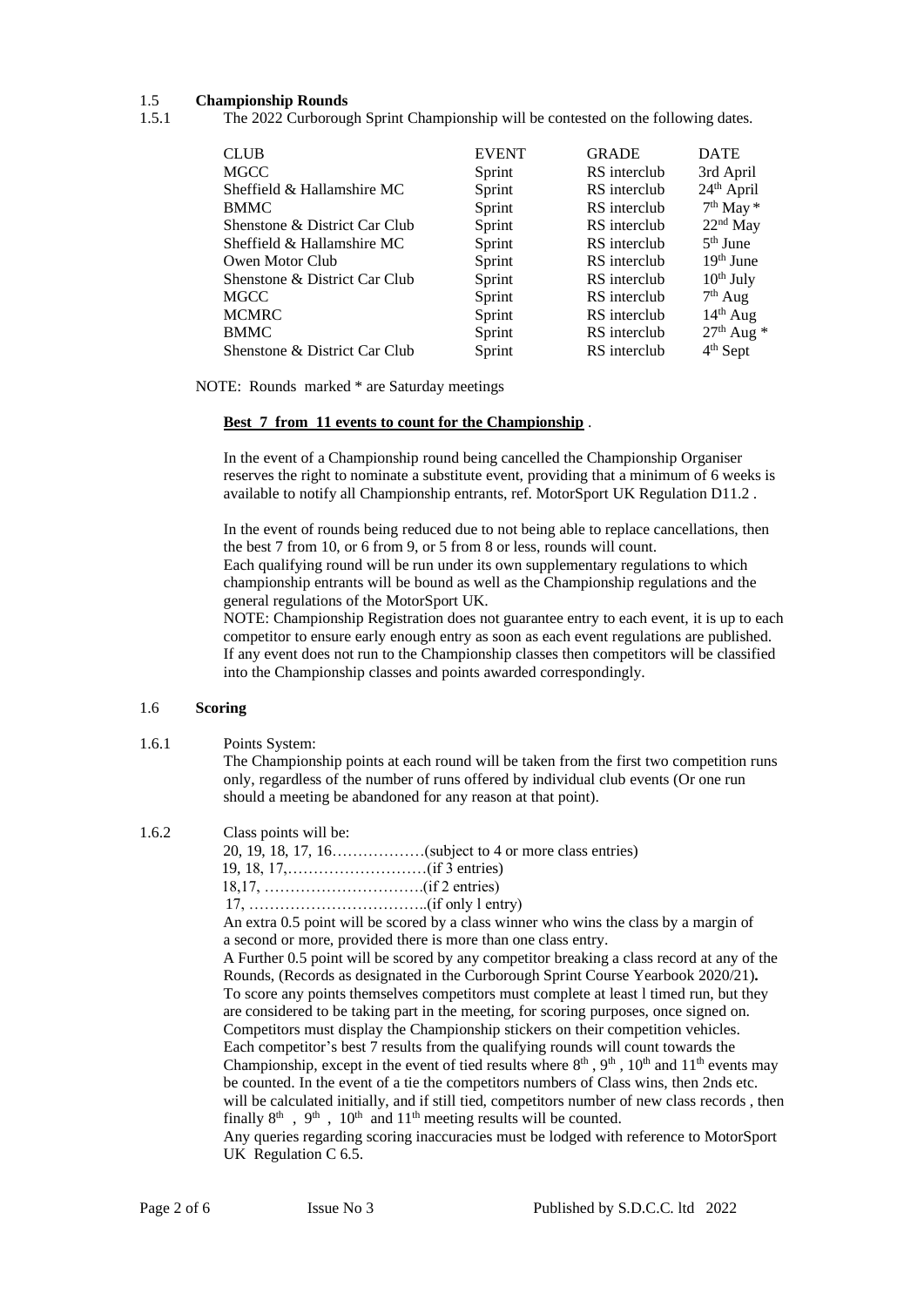# 1.7 **AWARDS:**

1.7.1 At the conclusion of the Championship, awards will be presented as follows:

|                                                                                       | 1st overall in the 2022 Curborough Championship             | A Trophy $*$                                                                   |
|---------------------------------------------------------------------------------------|-------------------------------------------------------------|--------------------------------------------------------------------------------|
|                                                                                       | 2 <sup>nd</sup> overall in the 2022 Curborough Championship | A Trophy *                                                                     |
|                                                                                       | 3 <sup>rd</sup> overall in the 2022 Curborough Championship | A Trophy $*$                                                                   |
| <b>Highest Points Scoring Lady Competitor</b><br><b>Highest Points Scoring Novice</b> |                                                             | A Trophy (subject to minimum of 3 entries)<br>A Trophy (Presented by P. Green) |
| Winner of Lotus Class (2L)                                                            |                                                             | An Award (Presented by PJS Sports Cars)                                        |

Winner of each individual Class (subject to a minimum of 2 class entries): A Trophy Second in each individual Class (subject to minimum of 5 class entries): A Trophy Third in an individual Class (at Championship organisers discretion) A Trophy Additional Class Awards may be given at Championship organiser's discretion.

- Note 1 : \* Drivers receiving an overall position award will not receive separate class awards.
- Note 2: The Championship organisers reserve the right to amalgamate poorly supported classes.
- Note 3: All Trophies subject to Competitors competing a Minimum of 5 Championship Rounds.

# 2 **SPORTING REGULATIONS - JUDICIAL PROCEDURES**

### 2.1 **Rounds**

In accordance with Section C of the 2022 MotorSport UK year book and these Regulations.

### 2.2 **Championship**

In accordance with Section C of the 2022 MotorSport UK year book and these Regulations.

# 3 **TECHNICAL REGULATIONS**

### 3.1 **Eligible Vehicles:**

An eligible vehicle applicable to compete within this Championship may be defined as being able to comply with sections J and S of the 2022 MotorSport UK Competitors year book. Electric vehicles & Hybrid's are not permitted within this championship.

By registering for the Championship all competitors and their associates commit to positively promote and demonstrate the Motorsport UK's Respect Code which is appended to these regulations (Appendix 1).

Where any reports of disrespectful conduct are judged to be well founded the Championship organisers may issue warnings or require remedial actions and/or report the matter to the Championship Stewards who may impose appropriate penalties which can include loss of Championship points and/or race bans through to Championship Expulsion and referral to Motorsport UK.

It is imperative that we promote the safety and wellbeing of young people and adults at risk. In addition to this all participants must be aware of their behaviour and conduct at all times and abusive language and harmful behaviour will not be tolerated. Any such incidents must be reported to the Championship Coordinator and/or Safeguarding Officer who will also relay the report Motorsport UK. Details of the Motorsport UK Policies and Guidelines are available at [www.motorsportuk.org/resource-centre](https://eur02.safelinks.protection.outlook.com/?url=http%3A%2F%2Fwww.motorsportuk.org%2Fresource-centre&data=04%7C01%7CAndrea.Duncan%40motorsportuk.org%7C61b31c33dd1245fa808208d9d06fe991%7C63a2da0237564d81baedec1930321ea4%7C0%7C0%7C637770001435279889%7CUnknown%7CTWFpbGZsb3d8eyJWIjoiMC4wLjAwMDAiLCJQIjoiV2luMzIiLCJBTiI6Ik1haWwiLCJXVCI6Mn0%3D%7C3000&sdata=LlBR2OBC74JmjF8gUiN6P5JyOzzzgEpAwFeEPyZNFVc%3D&reserved=0) by selecting Policies and Guidelines.

3.1.1 Organisers decision on a particular vehicle exclusion from a class is final.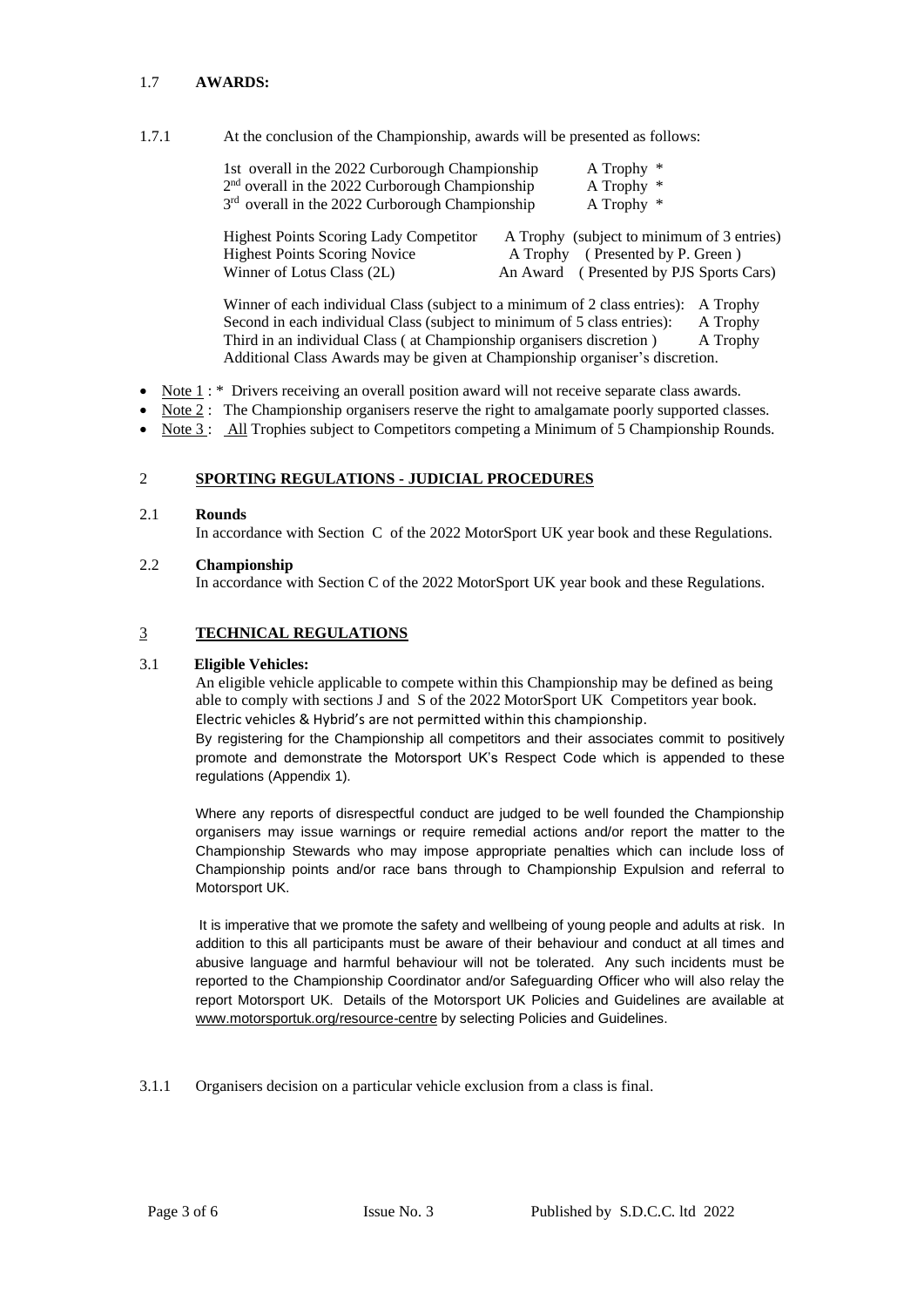#### 3.2 **CLASSES**:

#### **ALL STANDARD & ROAD CAR CLASS ENTRANTS MUST PROVIDE DVLA PROOF OF DOCUMENTATION WHEN REQUESTED AT MEETINGS DURING THE CHAMPIONSHIP SEASON.**

| <b>STANDARD CARS:</b> Section S 11. |                  |
|-------------------------------------|------------------|
| <b>Standard Cars.</b>               |                  |
| $S$ Sa Junior $*$                   | <1400cc          |
| Sа                                  | <1400cc          |
| Sh                                  | 1401cc to 1700cc |
| Sc.                                 | 1701cc to 2000cc |

Standard Production Cars defined in the 2022 MotorSport UK Technical Regulations Section S 11. to the accompanying Standard Car regulations, with the following amendment: Cars must be driven to the event unless by prior agreement with the organising committee. Note: 11.1.1 states a production run of 5000 per annum. Low volume road cars, special imports, space framed and non-ferrous Chassid cars or any 4 wheel drive cars are not permitted in these classes. \*Sa Junior Class entrants to MSUK 2022 regs, S7.1.9 and S10.2.9 for new drivers aged 14 to 16 upto the end of the year of their 16<sup>th</sup> birthday. These competitors will run before any other Sa competitors.

#### **ROAD CARS: Under** Section S12, But with no modifications as per S11 .

Sd 2001cc and over

Cars running in class Sd are defined as Standard Production Cars which Must be driven to the events unless by prior agreement with the organising committee.

NOTE: As Class Sd is under S12, correct flame resistant overalls and gloves are mandatory.

- 3.2.1 No modification are allowed which are likely to improve the performance and handling of the vehicle.
- 3.2.2 In the interests of safety the front seats may be replaced by fully trimmed competition versions. No other modifications except the fitting of a roll cage and competition seat belt harness, are allowed in class Sd.
- 3.2.3 Standard Wheel width and Diameter must be used, and Tyres must be defined in the 2022 MotorSport UK Technical Regulations, List 1A.
- 3.2.4 Performance enhanced limited edition production cars, low volume road cars, special imports, space framed and non-ferrous chassis construction cars, and any 4X4 vehicles are not permitted in class S, and these will be placed in other classes as appropriate.

**ROAD CARS: Section S12. SALOONS & SPORTS CARS** (excluding Kit, Replica, Space framed and Non-Ferrous chassis construction Cars).

| 1 | -la | <1400cc        |
|---|-----|----------------|
|   | 1b  | 1401 to 2000cc |
|   | 1c  | 2001 and over  |

In class 1, Tyres must conform to List 1A of the MotorSport UK Technical Regulations 2022

# **ROAD CARS, SPECIALIST PRODUCTION, KIT, REPLICA, and SPACE FRAMED CARS.**

- 2 2a <1700cc
	- 2b 1701cc and over

In classes 2a and 2b only: tyres must conform to list 1A or 1B of the MotorSport UK Technical Regulations 2022 and be of Radial type construction.

Cars running in the Road classes must conform to the regulations for Road Car Series Production Cars defined in the 2022 MotorSport UK Technical Regulations section S11, with the following amendments:

- 3.2.5 Internal engine, & gear ratio modifications are free.
- 3.2.6 Carbon Brakes are not permitted. Manufacturers fitment A.B.S systems may be removed. Suspension pickup points & damper location must remain std, anti roll bars may be uprated.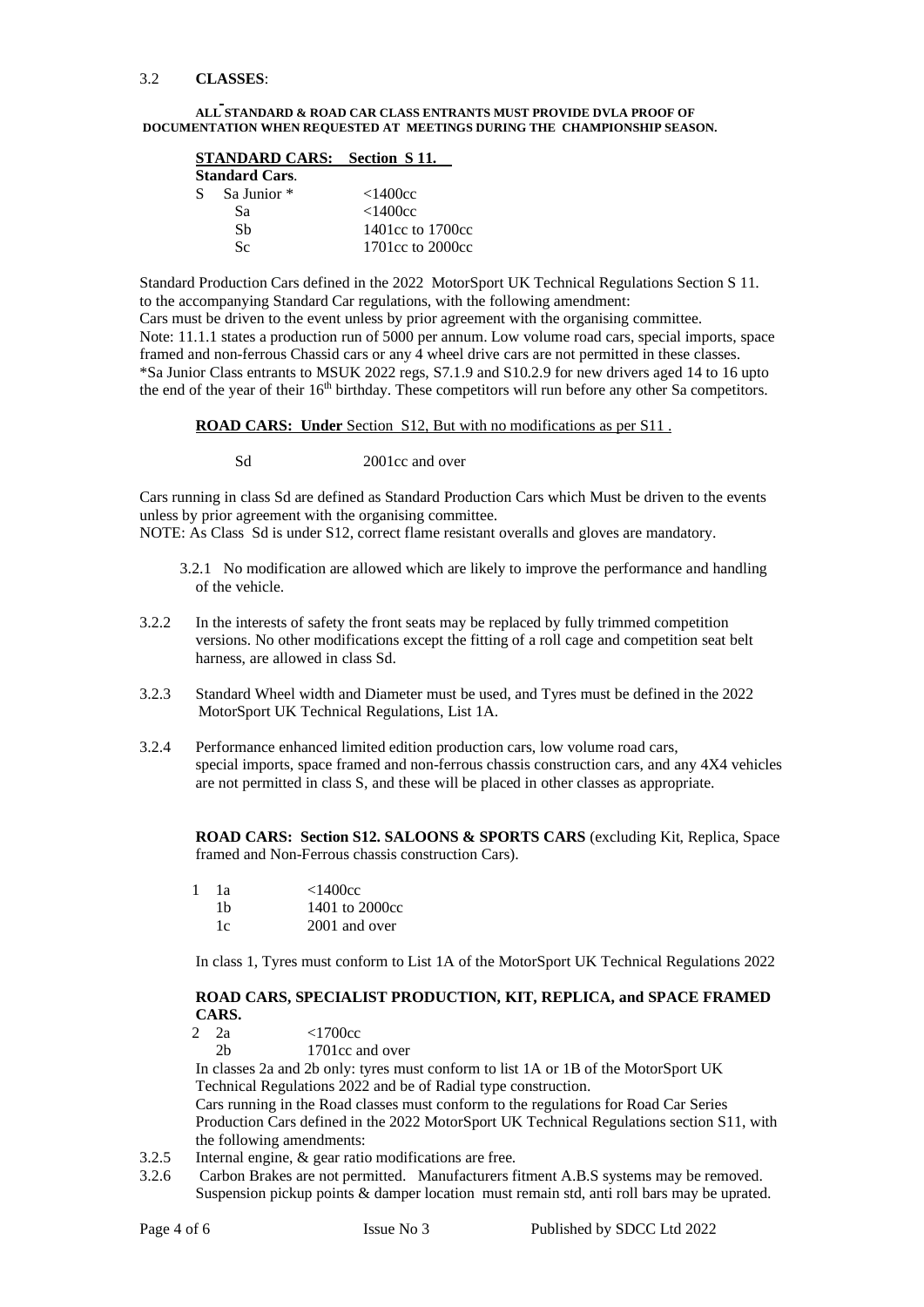- 3.2.7 The bonnet and boot lid may be replaced by versions in other materials but all other bodywork must be of the original material. Wheel arch extensions are permitted, but the original wheel arch may not be modified.
- 3.2.8 In Class 2a, and 2b the air intake filter may protrude beyond the silhouette of the car.

In the event of an unresolved eligibility problem the driver of a car may be asked to produce a manufacturer's catalogue within four weeks of the event to substantiate any query and allow championship points to stand.

3.2.9 Exhaust systems must be fitted with catalytic converters if the vehicle requires one to be able to obtain an MOT for it's year of production.

#### **ROAD CARS: LOTUS CARS, VAUXHALL VX220 and OPEL SPEEDSTERS**.

- 2 2 L A.  $\leq 2200c$ cc
	- 2 L B. 2201cc and over.

Engine types fitted as original equipment by the vehicle manufacturer. Cars running in this class must be based on a series production car , taxed, MOT'd (if applicable ) insured . Modifications are permitted to enhance the performance but the cars must remain in road legal form at all times. The tyres must conform to list 1A or 1B of the MotorSport UK Technical Regulations 2022. In the event of an unresolved eligibility problem the driver of the car may be asked to produce a manufacturers catalogue within four weeks of the event in question to substantiate any queried specification.

#### ALL CARS RUNNING IN THE ABOVE CLASSES MUST REMAIN IN ROAD LEGAL FORM AT ALL TIMES.

The following classes will be run to MotorSport UK Regulations except where otherwise specified.

#### **RALLY CARS (Sports Libre):** Section (S)10, (S)14.1(A) and (R46).

| R2 | 2 Wheel Drive Cars |
|----|--------------------|
| R4 | 4 Wheel Drive Cars |

All Cars in Class R **must comply** with 2022 MotorSport UK yearbook Technical Regulations (R) 46 for Rally Cars.

#### **MODIFIED CARS Series Production:** Section S13

**Modified Series Production Cars** (excluding Kit , Replica and space framed, and also Non Ferrous chassis construction Cars).

| 3. 3a | <1400cc        |
|-------|----------------|
| 3h    | 1401 to 2000cc |
| Зc    | 2001 and over  |

#### **Modified Specialist Production , Kit, Replica and Space framed Cars**

| 4. 4a | <1800cc     |
|-------|-------------|
| 4h    | over 1800cc |

#### **SPORTS LIBRE CARS:** Section S14

| 6. ба | Sports Libre cars upto 1700cc  |
|-------|--------------------------------|
| 6b    | Sports Libre cars over 1700cc. |